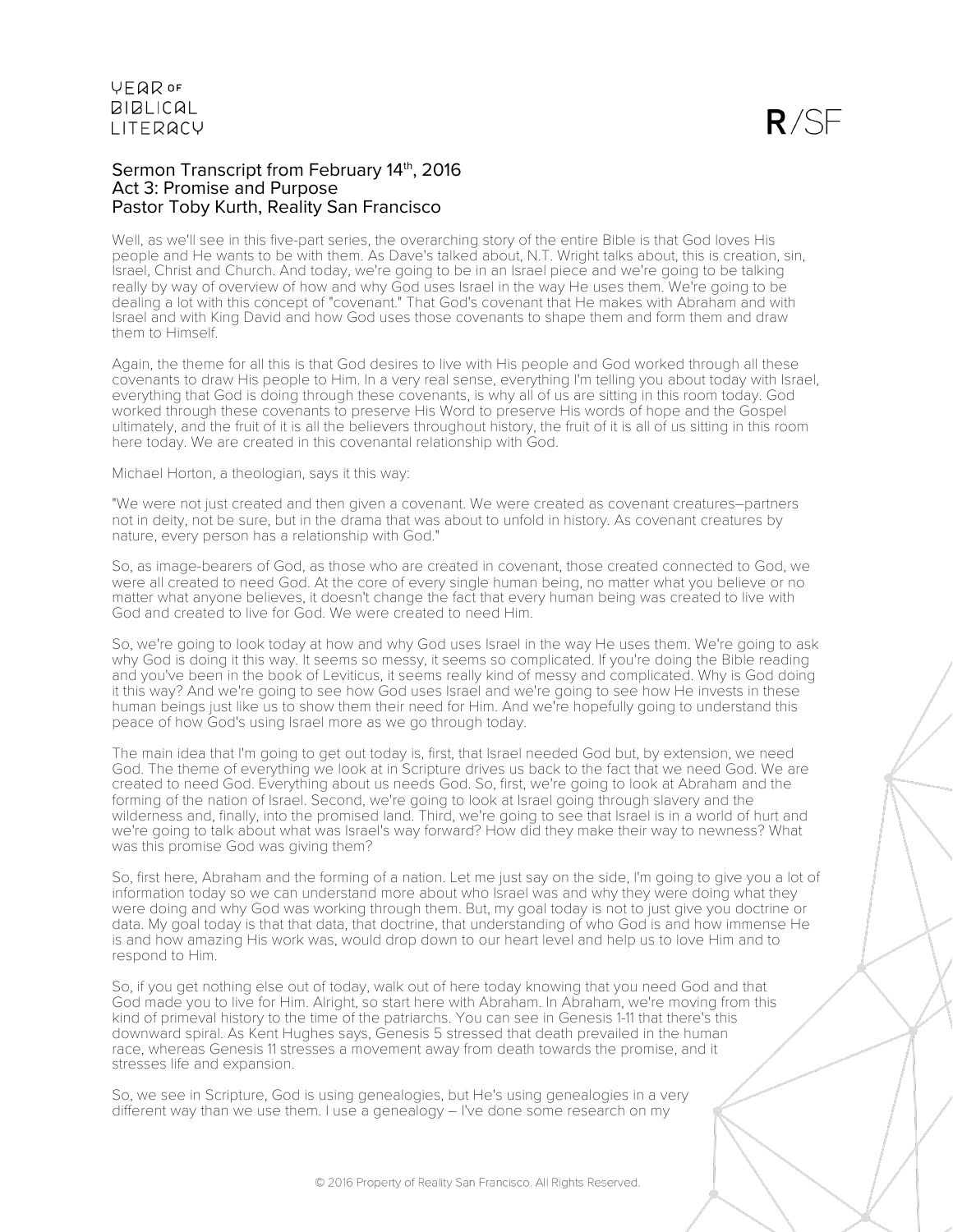$R/SF$ 

family – to chronologically track my origins. Most often, when we see a genealogy in Scripture, God is using it in a beautiful literary way to point us to something that He's doing with humans, something He's doing with our history. So, even in the genealogy of Abraham, you have the first five that come before him and it's just death and there's this emphasis on the fact that there really is no future.

Then it begins to shift in Genesis 11 and you see in this genealogy that it begins to speak about them having descendants and these descendants doing something. So, there's this subtle shift away from "no future, no hope and death," to "oh, there's a future and there's a hope." So, you start to kind of think, "Oh, well God's doing something different here."

That difference of what God's doing culminates in the person of Abraham. You see in the first chapters there that the nations were scattered as a response to the rebellion at Babel. God scatters them everywhere. And the question we're going to ask next is, "What does God do about this scattering?"

Well, we see this amazing thing that God does. He decides to choose one nation. Really to choose one family, beginning with one man. This is the first time in Scripture that we see the language of God choosing or electing a people or an individual. And we see in this story that God chooses the family of Abram. But He doesn't just choose the family of Abram so He can bless them. He chooses the family of Abram so He can work in them and then work through them. God makes it clear from the very very beginning that He's going to choose Abram and that He still has His heart set on drawing all of humanity to Himself, on drawing all families and all nations to himself. But, He's going to use Abram in a unique and wonderful way to be the instrument of drawing all those peoples.

So, Abraham was chosen to be bless, but then to be a blessing to the nation. He was chosen to have this unique relationship with God, but then so he could spread that relationship with God to the nations. God commits Himself to this one family. He calls the people of that family to a high level of trust and obedience. And here's the tension we see in Scripture: we are simultaneously seeing that all this action depends on God, God's under it, God's around it, God's the foundation, God's empowering it, and yet He's calling His people to faith. He's calling them to obedience. The way they're living matters.

So, we see early on in Abram's story that God's not looking down and saying, "Okay, here's all these different nations. Which one of these nations would have the highest probability of being a successful nation?"

Right? Let's pick a big family. Let's pick an influential family. Let's pick a family that's got lots of money. That's not what God does. God looks down and picks the most obscure of nations – and we'll see that in a minute. He picks an old couple with no kids, with no real wealth. They're moon worshippers. I mean, He is picking people that are far off from Him and He's choosing them and He's going to draw them to Him. And Abram, from the very beginning, responds to God.

It's incredible. I mean, we read it and it's so familiar to us that we read through it. But, you look at his genealogy and they're all worshipping the moon, they're named things around the cult of moon worship, and yet Abram meets this God for the first time and God says, "I'm calling you to lead the land of your forefathers and go someplace new." And Abram says, "Yes."

That's kind of nuts. So, we see that something new is happening. We see a human being that's responding in a positive way and obeying God and then we know there's this anticipation that God's going to do something wonderful.

So, in Genesis 3-11, you have this fivefold curse. You have the serpent's cursed, Adam's cursed, Cain's cursed, Lamech's cursed, Canaan's cursed. And then Abram, in chapter 12, you have a remarkable turnaround from all those curses to a fivefold blessing. God tells Abram that He's going to make him a great nation, that He's going to make his name great, that he will be a blessing, that He will bless those that bless Him and that He will curse those that curse Him. And lastly, He tells them that all the peoples of the earth will be blessed through what God is going to do in Abram.

God is doing something amazing. But, you can understand, right? So, Abram responds in faith and he's following God, but God's telling him that He's going to make him into a great nation. But, if you're an old man and your wife's pretty old and you've never been able to have kids in your entire life and you know you don't have much going for you and God's telling you He's going to do great and wonderful and amazing things, Abram believed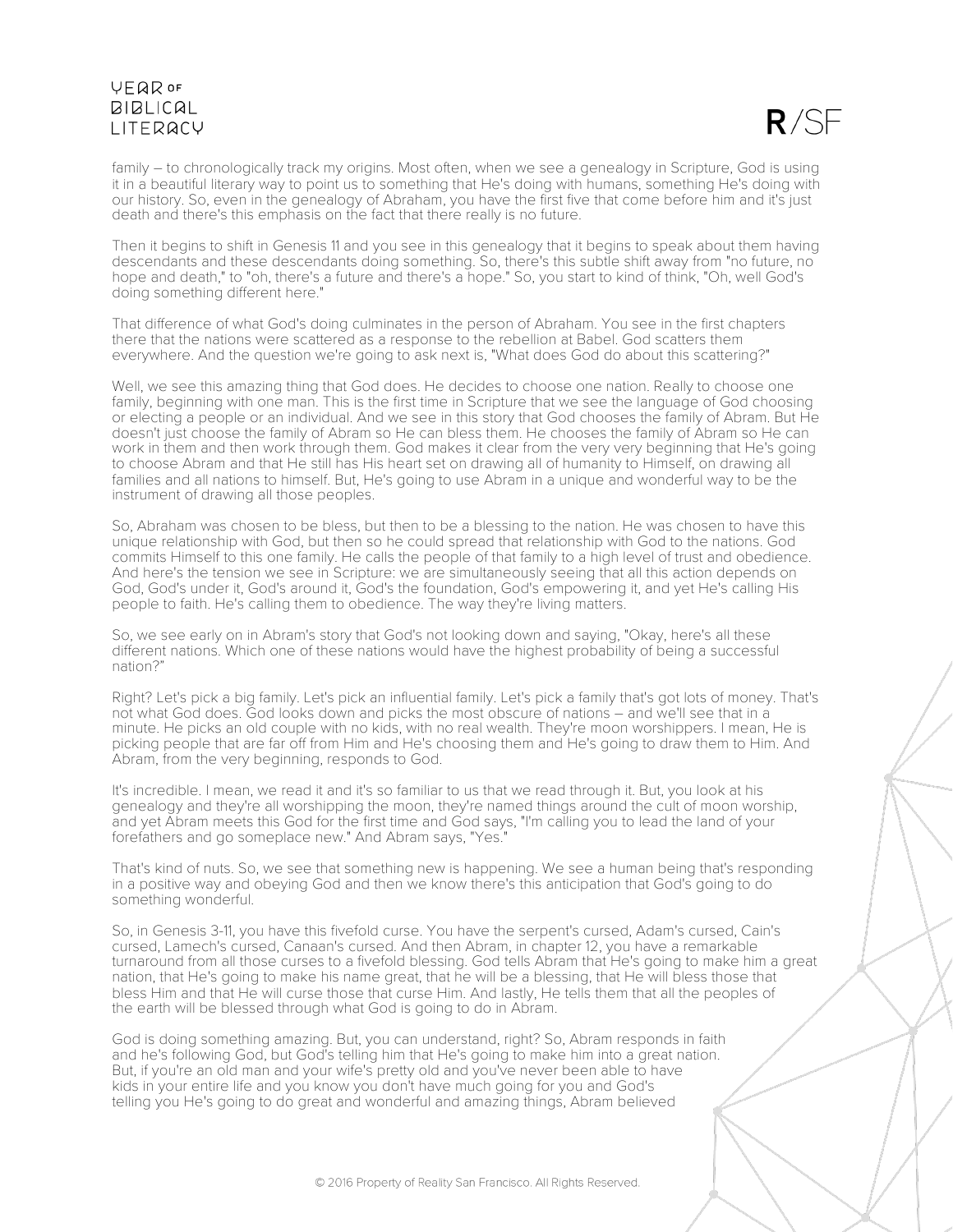

and he knew God would do it, but you can understand him doubting.

And God, in the midst of Abram kind of doubting and saying, "God, how are we going to do this? How is this going to work? You know what you're getting here. You know my wife can't have kids. You know I'm not bringing much to the table. How are you going to do this?"

And God takes Abram out – imagine this kind of scene – and He tells him, "Look at the stars of the sky. Your descendants are going to be as numerous as that and I am going to bless all nations through you."

And then God does something that is my favorite chapter in the entire Bible. Genesis 15. He shows Abram a sign of what He's going to do in his midst. You see, in the ancient world, there were these covenants that they would cut and there would be the suzerain, the greater king, and there'd be the vassal, the lesser king. And the suzerain and the vassal would enter into an agreement where there would be kind of this mutual commitment to each other. So, this was a structure that Abram would've understood.

Mike Horton says this about these structures. He says:

"What is often present in these ancient treaties and missing in modern notions is the fact that these were not merely legal contracts, but involved the deepest affections. The great king was the Father adopting the captives He had liberated from oppression. Consequently, He was not simply to be obeyed externally, but loved. Not only to be feared, but revered. Not only known as the legal Lord of the realm, but acknowledged openly as the rightful sovereign."

So, God begins to show Abram what He's going to do and He says, "Bring these animals. Bring these animals and do these sacrifices."

And, again, I want you to kind of imagine this scene. If you're squeamish and blood bothers you, don't imagine this scene too vividly. He brings these animals – and, again, this is a structure that would've been familiar to the culture and familiar to Abraham and he would've seen this. And he cuts these animals in two. Basically, there's a pile of bloody flesh on this side and a pile of bloody flesh on this side and there's a blood-stained path in between them. And, in an ancient world, what would've happened is the suzerain, the greater king, would've walked through, the lesser king would've walked through behind him, and that would've been their way of sealing the deal. That's where we get the modern terminology of "cutting a deal" from.

They literally would cut this deal and what they're saying in walking through here is, "May this happen to us if we break this covenant."

It was called a maledictory oath. They're saying, "May I be cut in two, may I be no more, if I break this covenant."

But here's what God does that's so amazing: God puts Abram in this kind of dream or vision-like state, much like what He had done with Adam, right? And God has Abram not walk through the path with Him, but God has Abram just witness it. God, in the picture of this smoldering pot and torch, God walks through alone. It's what theologians call a self-maledictory oath. What God is saying, in some mysterious and wonderful way, is that He is going to see to it that both ends of this deal are fulfilled.

Would've been amazing to think about, right? Abraham's sitting there thinking, "Okay, there's a greater thing and a lesser king. I know how this goes. But, I'm not walking through and somehow God's going to do it on His own. He's going to work through me, but He's going to do it."

If you were Abraham, or Abram at that point in time, and you were doubting and you were wondering, "Could God fulfill this? Could He do it? Can He really work through me?" What an incredible blessing that God gives to him.

R.C. Sproul describes it this way. This is what he kind of imagines the words of God to be:

"Abraham, I'm putting my very deity on the line here. I'm swearing to you by my holy nature. If I don't keep this word, I will no longer be God. God made a covenant with Abraham. He made a promise and He backs up that promise, which is not just to Abraham, to all of God's people. He makes a promise that He seals with an oath based upon His own very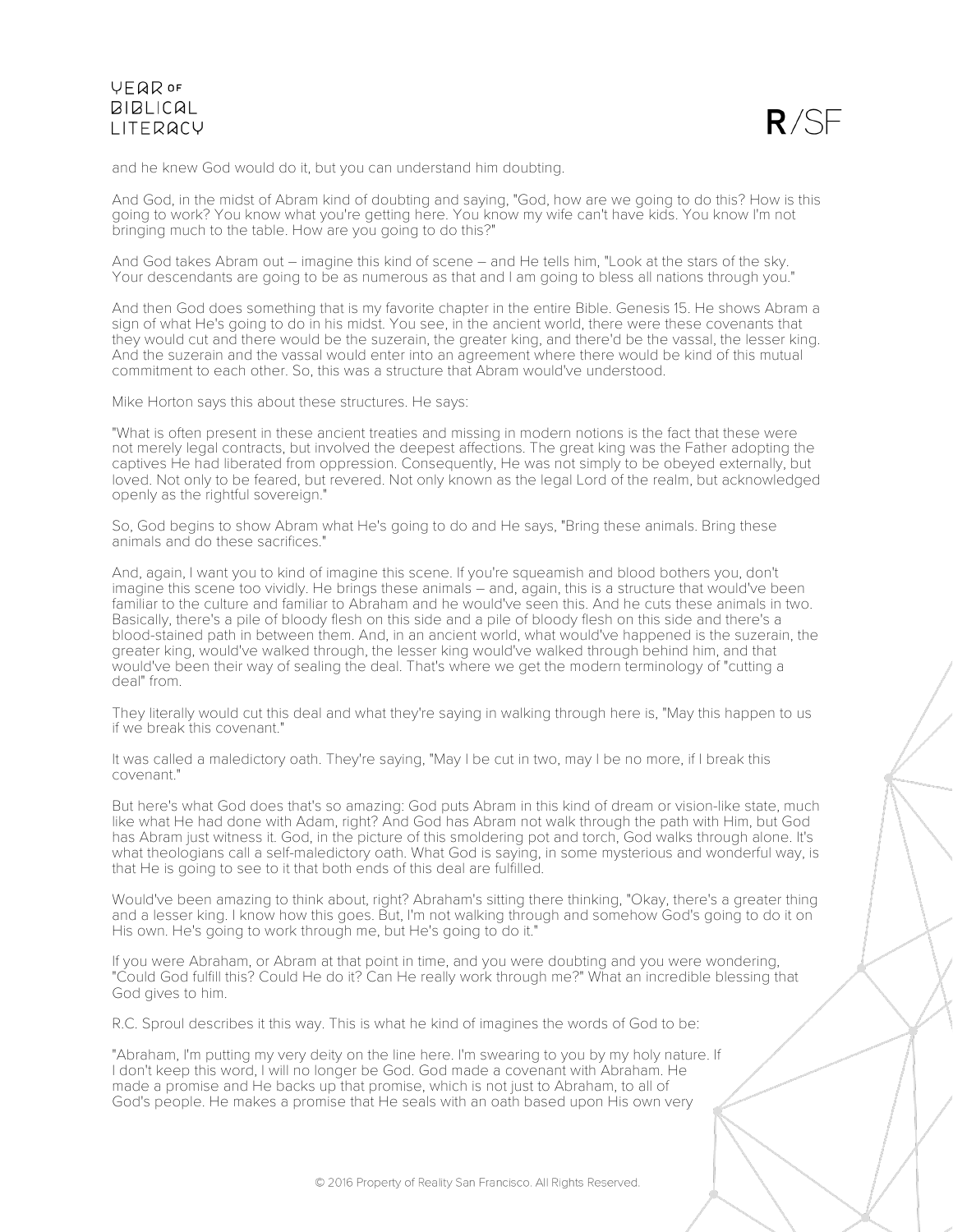

nature. There is no conceivably higher guarantee than that."

So, we'll see in the rest of Israel's story, whenever they're in deep trouble, whenever things are going bad, there is always an appeal back to promise. All the way forward in Galatians 3, there's an appeal back to "God said He would do it."

And He does it. And there's a deepening trust in who He is and what He's done. And God, to make it overwhelmingly clear to Abraham what He's going to do, says this to him in Genesis 17:1, "When Abram was 99 years old, the Lord appeared to Abram and said to him, 'I am God almighty; walk before me and be blameless. Then I will make my covenant between me and you and may multiply you greatly.'

"Then Abram fell on his face, and God said to him, 'Behold, my covenant is with you: You shall be the father of a multitude of nations. No longer shall your name be called Abram; but your name shall be Abraham, for I have made you the father of a multitude of nations.'"

God blessed him and He changed his name. He is making it so clear in the story at this point in time that His purposes will be accomplished. And Romans 4 drives it home when the Apostle Paul is teaching us further on this passage.

It says, "Abraham grew strong in his faith as he gave glory to God, fully convinced that God was able to do what He had promised. This is why his faith was counted to him as righteousness. But, the words it was counted to him were not written for his sake alone, but for ours also. It will be counted to us who believe in him, who raise from the dead Jesus our Lord, who was delivered up for our trespasses and raised for our justification."

And again, let me remind you: Abraham struggled. He found his way forward of faith, God worked through the covenant to bring his heart and to knit him close together, but Abraham struggled. This is a guy that sold his wife twice into slavery or to another man, right? If you're struggling as a husband, you're not doing that bad. But, God's going to work through him. Happy Valentines Day. But, we're still a little uneasy in the story at this point in time, right? How's God really going to do it? I know He's going to do it, but how?

Well, God's marching us forward towards Israel. So, Abraham has kids. He has Isaac. Isaac has a kid, Jacob. Isaac and Jacob, like Abraham before them, try to manipulate and control their situation. This is what's amazing to me. You're reading along in the story and you're thinking, "Okay, well maybe this is going to go okay," and then you get to Jacob and Jacob's a schemer. Jacob's always trying to control and manipulate and make things go his way and, amazingly enough, Isaac, like his father, not only sold his wife to somebody else, but he sold her to Abimelech. The exact same guy that his father had sold his own mother to.

Like, you're reading this story going, "Goodnight, God. How are we going to do this?"

But, in the midst of the struggle, no matter how much they're faltering in faith, there's this inner drive in them to want to obey and to want to serve God. And God works through that inner drive and shows them how He's going to bring them forward to faith. So, as I'm looking at this and studying this week I'm thinking, "You see this desire in this heart of Jacob to manipulate and control and he doesn't want to let go to God. So, the more he controls, the more he destroys."

But then the story turns and he begins to trust in God and to follow God and God begins to transform him. And it was the same thing that happened with his father and it was the same thing that happened with his grandfather and it was the same thing that happened, really, in the Garden of Eden with Adam and Eve. Right? And it's the same thing that's happening in my heart and it's the same thing that's happening in your heart.

There's a daily struggle in our hearts where we are convinced that if we could just control all the variables of our life, we can make everything come to pass in a way that would serve us the best. It's a lie. It's a lie that goes all the way back to Genesis, right? All the way back to the very beginning. What we see is that as we believe God and as we turn our lives over to Him and as we trust Him deeply, as we struggle to trust and obey, it comes back to our relationship with God and we're assured that God is good. We need to believe that, right? Because, if God's not good and God's not real, when real life comes our way, we cannot possible get through it.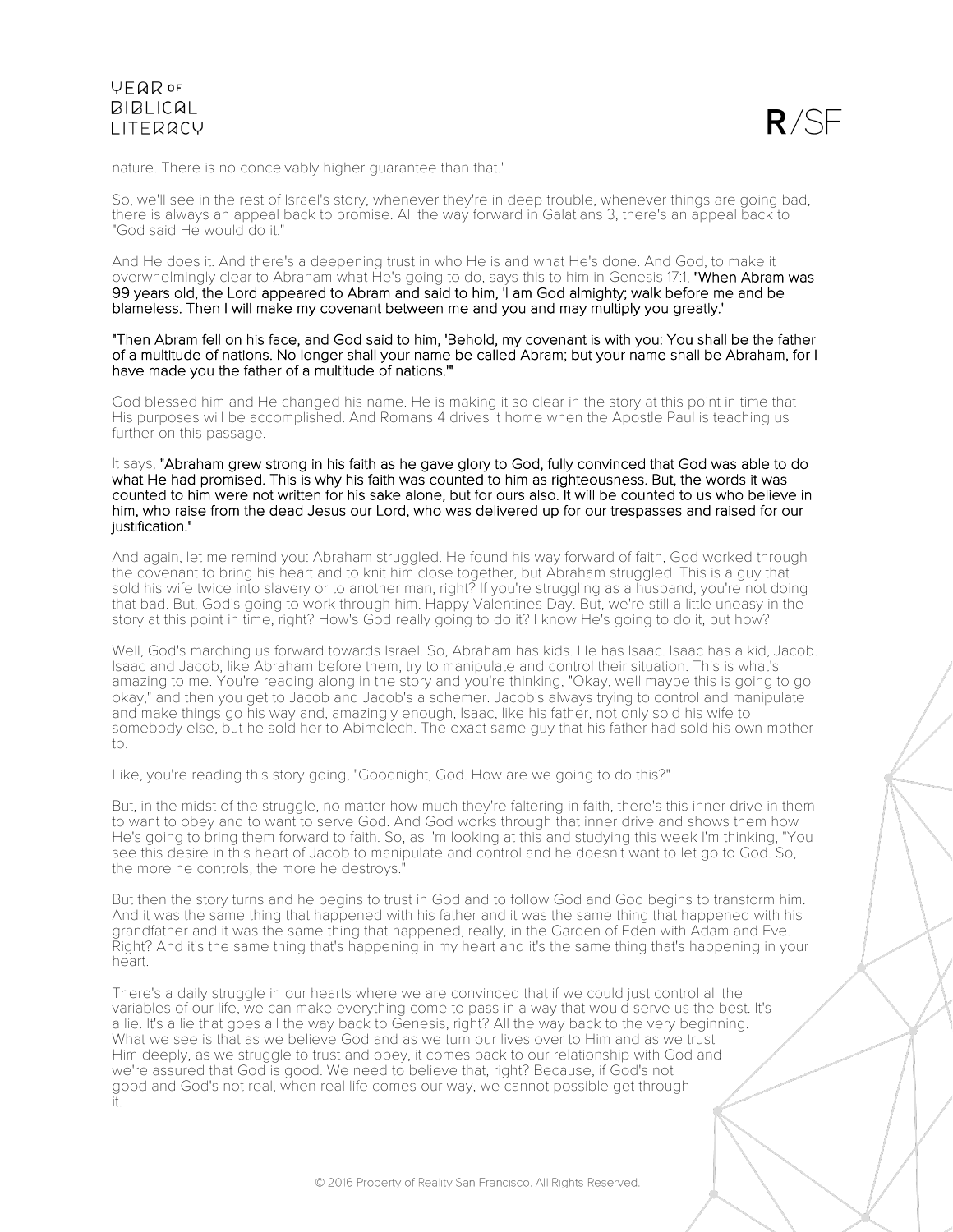$R/SF$ 

Let me just share with you a little bit about my life over the last year. About a year ago, to a week or so, my older cousin that I was raised with and loved dearly had a heart attack in the shower and slipped into a coma. So, the beginning of all kinds of struggle and turmoil. He had a whole life of addiction and all kinds of struggles there. But, the family's kind of dealing with that and then about six or about seven months later, his father, who kind of had lost the will to live a bit when he went into a coma – you can imagine if your youngest son's in a coma what that would do to you. And he had some health struggles anyway. He unexpectedly drops dead in September. My mom's sister's husband.

Then, come towards the end of the year, my mom's little brother, living up in the foothills of Mount Lassen, has a seizure. Praise God he's with some friends. He gets life-flighted up to Redding and has a golf ball sized tumor removed from his head. And they haven't found the source of the cancer yet. Two days later, my dad's sister's husband, life-long track coach, hall of fame track coach, in better shape than I'll ever be in my life, has a stroke. Up and down for about two weeks and he's at home on hospice about to pass away.

His brother-in-law on the other side of the family came to visit him on Thursday of this last week just to say his goodbyes. On his way home, he has a massive heart attack and dies. Then there's a dear old woman in our congregation. This woman's name is Flossy. She had struggled with her faith for the longest time. She was raised as a Jehovah's Witness. She comes down with cancer about six months ago, loses the ability to talk for the last two months of her life.

But, what's amazing is, in talking to Flossy, in talking to my family and in dealing with all of this stuff, if I don't believe that God is good – it doesn't mean I have to understand how everything's working out. I don't understand why so many of my family members are struggling and dying, right? But, if I don't believe He's good and if I don't believe that I was created to live in a relationship with Him and that I need Him, I can't live. I can't deal with anything in life.

And you may be going through a time in life where you're facing something huge that seems insurmountable or maybe life's going pretty well for you. But, the reality is that life is going to come with struggles. So, us getting into this story of God isn't just about theology and date. It's about being thoroughly convinced that through thick and thin and no matter what, whether you're selling your wife into slavery, whether you're rejecting God, that if there's this faith that's in us that pursues God, God will never give up on us. That we desperately need God more than anything else and that God will always be working His purposes and assuring us of His love for us.

So, I can tell you it's been a rough year, but it's been a year that has put me face to face more than ever before with God's goodness. I believe that He's good. I believe that He's working in my family in wonderful and powerful ways. I believe that my relatives that passed away, all but maybe one of them, I think had genuine faith. God is going to work through our ups and our downs, and digging into this story reassures us of that fact. This isn't just about church on Sunday. It's about our life every single day of the week.

So, there's the foundation of our patriarchs. Next, we're going to move forward through Jacob. Jacob has 12 kids, the 12 tribes of Israel. The 12 tribes of Israel, point number tow here, find themselves in slavery and the wilderness and then, ultimately, into the promised land. So we're going to again do a flyby here.

Jacob's 12 sons were Reuben, Simeon, Levi, Judah, Zebulun, Issachar, Dan, Gad, Asher, Naphtali, Joseph and Benjamin. Again, these are the 12 tribes of Israel. But, if we're looking down and we're thinking, "Okay, well, God's finally got His aces, right? Their fathers and their grandfathers were a little bit of a tough ride, but these guys are finally going to get it done."

Not the case, right? These guys get jealous of their younger brother Joseph and what do they do? They sell him into slavery and basically give him up for dead. At every turn, they are struggling, like their fathers before them, to come forward and to trust God and to obey God. They want to control everything. So, in their minds, Joseph is an obstacle to their father's favor. Joseph is an obstacle to their own inheritance. So, what has to happen to Joseph? He's got to go away. At every turn they're doing that, but God, like with their forefathers, is drawing them back in and using all these things to teach them to turn to Him.

They end up enslaved back to the nations, but they're not in Babel this time as humanity. They're in Egypt, and Egypt's worse. There's dehumanization, there's slavery, there's abusers, there's oppressors. And, for hundreds of years, they are enslaved in Israel. But,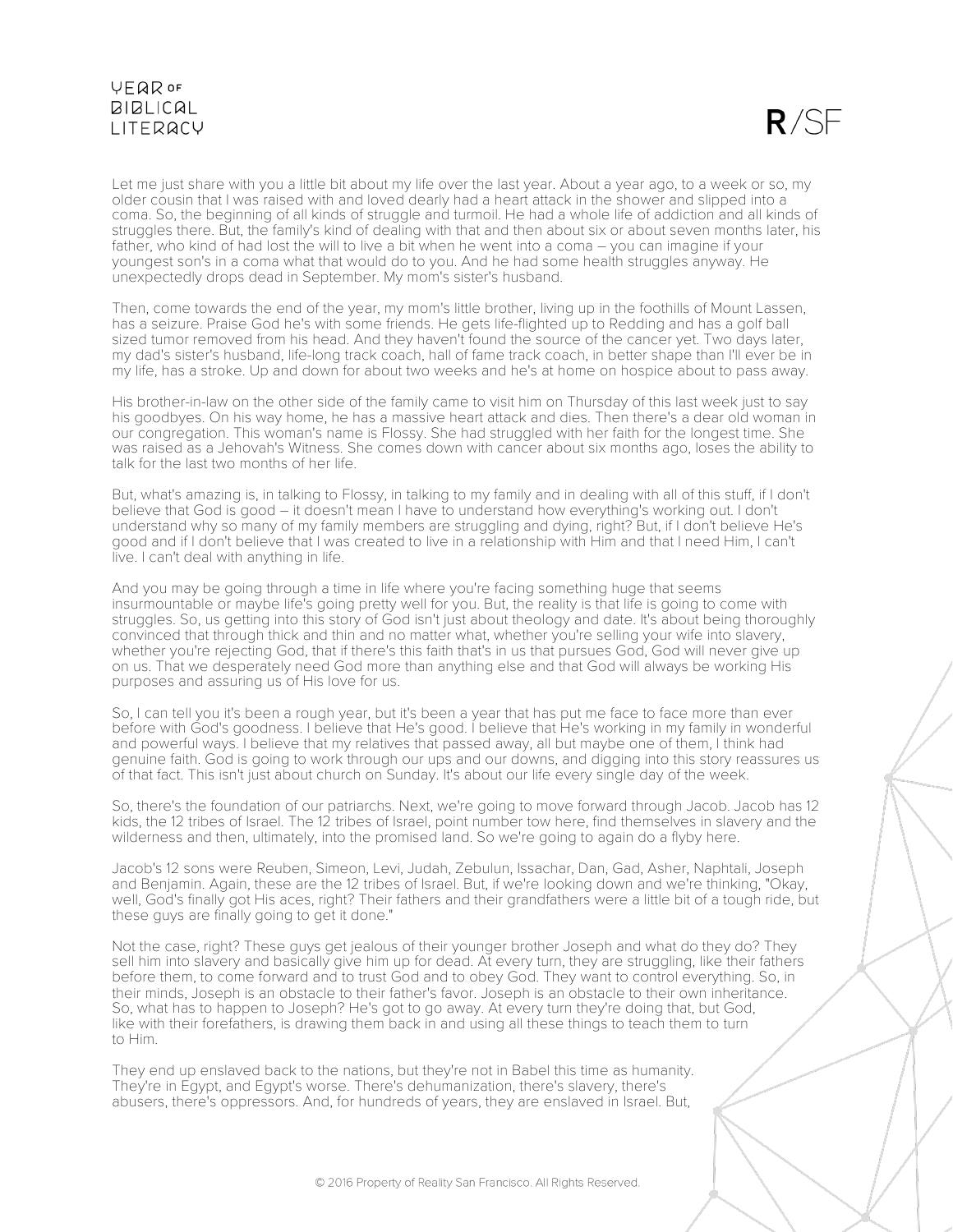

God's not done with them. God's going to continue to work and God's going to bring them forward out of slavery. So, all these different, amazing things where all seemed lost and all seemed hopeless, but God moved. These movements of God that are a part of this story are becoming part of the identity of the people of Israel.

How is God going to redeem the nations? He is going to use this group of people. This group of people that seem like the most unlikely of folks. But, this is what I love. If I thought, if you thought, that God's purpose is being accomplished on this earth dependent upon our performance or how good we did, how hopeful would that be? There's no Gospel in that. But, if I told you that God is always with you and His Spirit's always working through you and no matter where you go God goes with you and no matter what happens in your life, God will ultimately accomplish His purposes, that's Gospel. That's good news. And that's what God's doing here.

Deuteronomy 7, God tells the people of Israel this: "For you are a people holy to the Lord your God. The Lord your God has chosen you to be a people for His treasured possession out of all the peoples who are on the face of the earth. It was not because you are more in number than any other people that the Lord set His love on you and chose you, for you were the fewest of all peoples. But, it is because the Lord loves you and is keeping the oath that He swore to your fathers that the Lord has brought you out with a mighty hand and redeemed you from the house of slavery, from the hand of Pharaoh king of Egypt. Know therefore that the Lord your God is God; the faithful God who keeps covenant and steadfast love with those who love Him and keep His commandments to a thousand generations."

They are loved. They are chosen. God is going to work through them, He's going to work in them and He's going to accomplish His purposes. They need God. God wants them. He's going to be their God and they're going to be His people. But, again, we see their story, like their forefathers before them, they rebel in the wilderness. They don't have food and they're complaining to God and God miraculous provides manna and quail from heaven. But then they get tired of manna and quail and say, "God, can you put something else on the menu?"

Can you imagine that? You've gone through the Red Sea. You've seen God part the Red Sea. You were up against the sea and the Egyptian army was coming down upon you and it's hopeless and you're like, "God, you've finally failed us. This can't go anywhere."

And boom! The Red Sea parts and you walk through. And in the evenings you're being guided by a column of fire and in the day you're being guided by a column of cloud and God's presence is with you because God wants to be in the midst of His people. So, you're out wandering in the wilderness and He's supernaturally providing you food. When they need water, He made water come out of a rock. I mean, God is with them demonstrating His love and His care. But they, in their humanity, are always struggling.

They want to be in control. They want to control the variables. They don't want to need God. I'd like knowing that I can turn to God, you like knowing that you can turn to God. But do you like to need God? Do you like to wake up every morning and say, "God, I can't get through this day without you?"

No. If we're honest, we don't like that. I'm like, "God, let me see how the day goes and, if I need You, I'll call You in."

That's how we live, if we're honest. But God wants us to wake up everyday and that's why we have these stories. That's why we have this history saying, "I need you today, God. I can't get through today without You. But, it's not just about me. I know that You want to use me and use my community and use all the believers and use the Church to accomplish your purposes. So, if I don't throw myself on You and proclaim my need of You, not only will You not work in me, but You're not going to work through me."

But we know that God will. So, despite their rebellion, despite all they're doing, the whole long story of Israel is kind of a case study of the human condition. We know that humanity in general is screwed up. We saw that in Genesis 1-11. But here, God's going to take a people and He's going to draw them closer into Him and He's going to reveal more about Himself to them and He's going to give them His laws and He's going to show them what it looks like to love and to trust and obey.

It's kind of this grand experiment. How does this experiment go? Does it work? Kind of. But not in the way you would've thought. It's not a people that goes, "Yes. We get it and we're going to go forward," it's a people that continues to struggle. A people like us.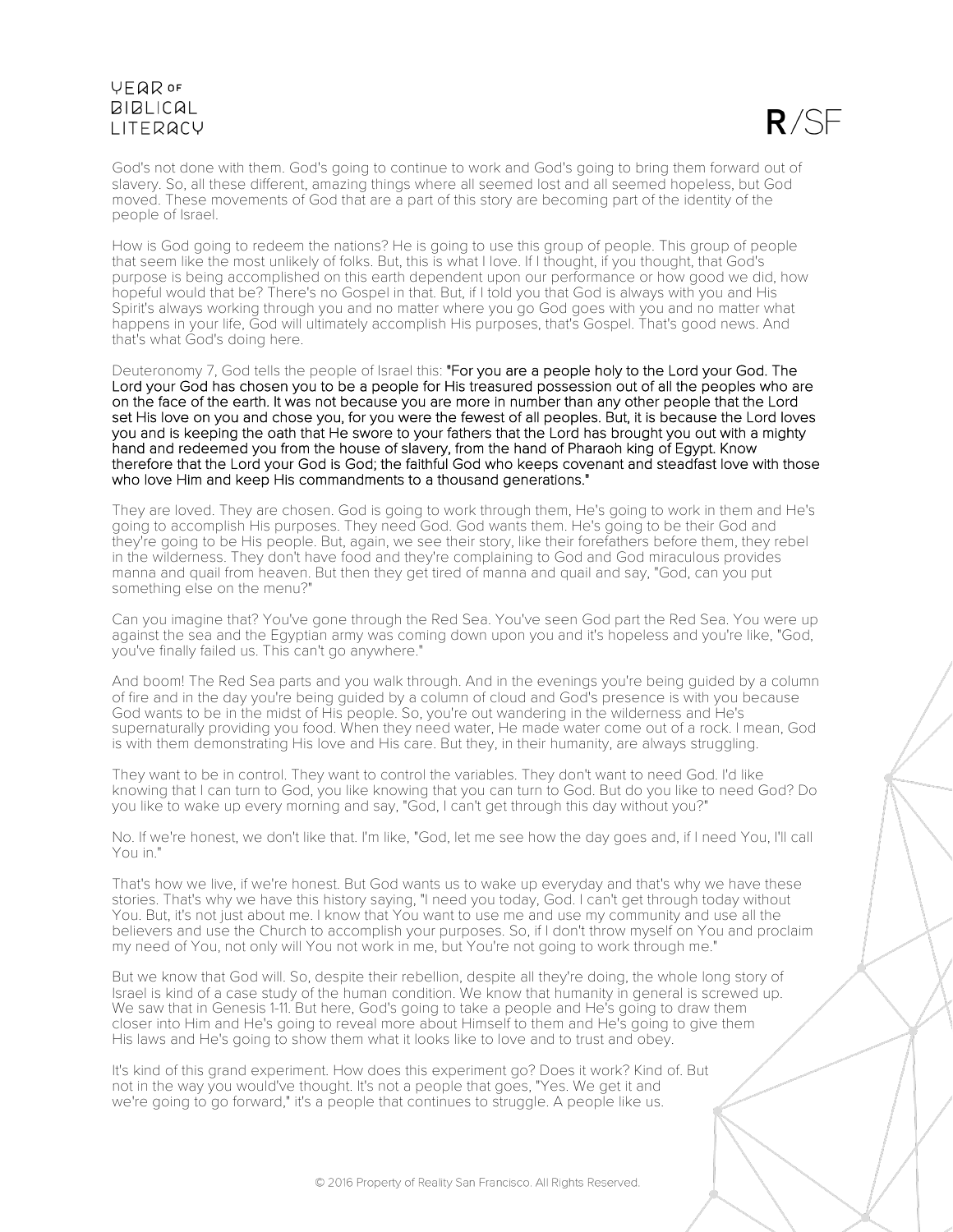$R/SF$ 

This is one of my other favorite scenes in Scripture. Moses is up on Mount Sinai and he's getting the laws and he's going to establish this nation. And these people that were not a people, we read in the book of Numbers, suddenly there's 605,000 people that are ready for combat, minus the Levites, right? So, there's now towards a million people in this nation going from this ragtag bunch of people called out of this random land to a million people. This is a nation. God's finally doing it.

They're down and they're at the base of Mount Sinai and they're going to get their royal charge from God and they're going to go into the Promised Land and everything's looking great and wonderful, right? No. What happens while Moses is up on that mountain? Before he can even get down with these tablets, they've pretty much broken every single thing on those tablets and more. Right? Far from being there and devoting themselves to the one true God, they're down there and Aaron has crafter a golden calf. Aaron, Moses' brother, right? Can you imagine Moses coming down going, "Seriously, Aaron? What? I wasn't gone that long."

But, here's what you see that's amazing in this story. Moses is coming down and sees this incredible scene and sees people that are worthy of being separated from God forever. Sees people that have earned God just swallowing them up on the earth. And, if Moses' hope is that Israel, on their own, will be able to reform themselves and change themselves, what does he say to God?

He says to God something like, "Give them a second chance. I haven't even given them the law yet. Let me go down there. We'll get some study groups going. We'll show how this kind of stuff works. Let me set some goals and do a quarterly review and see how we're doing."

He doesn't do that though. What does he say? He says, "God, remember Your promise to Abraham and Isaac and Jacob? Remember that self-maledictory oath? Remember, God? You ratified that deal. Remember? You were the one that's going to work through us no matter what. And I promise we will repent and we'll turn back to You. But, God, do not forget Your promise."

Every single time, whether it's Moses or King David or any Israelite or a prophet or whatever, when they're in the midst of it and they're in the thick of it and they're up to their necks and they're about to drown, they don't say, "God, give me another chance," they say, "God, remember Your promise. I know that You're good and I know that You're going to accomplish Your purposes."

Their hope is always in promise. There's nothing Moses could've done to make up for it. His only hope is in promise and our only hope is in turning to Him. Christopher Wright says it this way:

"No sacrifice that Moses could offer could possibly have been adequate or appropriate. The only hope lay in a broken and contrite heart and in the character and promises of God. Our only hope in humanity still, Israel's only hope then, our only hope now, is to recognize that God is accomplishing His purposes through His promise and that we get to participate in that and the primary way we participate is coming to Him with a broken and contrite heart and saying, "God, I need You. Please forgive me. I believe. Help my unbelief. Show me how You're going to work."

That is the character of God we see from beginning to end. Even the laws that they give and you read all those laws in Leviticus, you read Moses' laws. All those laws were designed to draw them back to promise. The Apostle Paul says in Galatians 3, something that comes 430 years later, all these laws, does not annul the promise that was ratified by God Himself. We're always a people of promise. Then and now. We are always dependent upon that.

Now, I have the joy of having three sons. They're about 14, 9 and 6. I say about because two of them are about to have birthdays. My youngest son, in every good and bad way, is the one most like me in the midst of it. So, he's the one that kind of just comes up and pushes me in ways that are mostly funny, but sometimes just crazy.

So, my wife goes off the other night to take my oldest son to a music rehearsal and she had bought donuts for the kids a special Valentines Day treat. So, knowing my younger son, because I know myself, I said, "Don't touch those donuts. They're for after dinner and we don't want to ruin your dinner."

So, then I go sit on the couch and I'm doing some reading and my son, who turns six years old tomorrow, plops down on the couch next to me with a donut in his hand, takes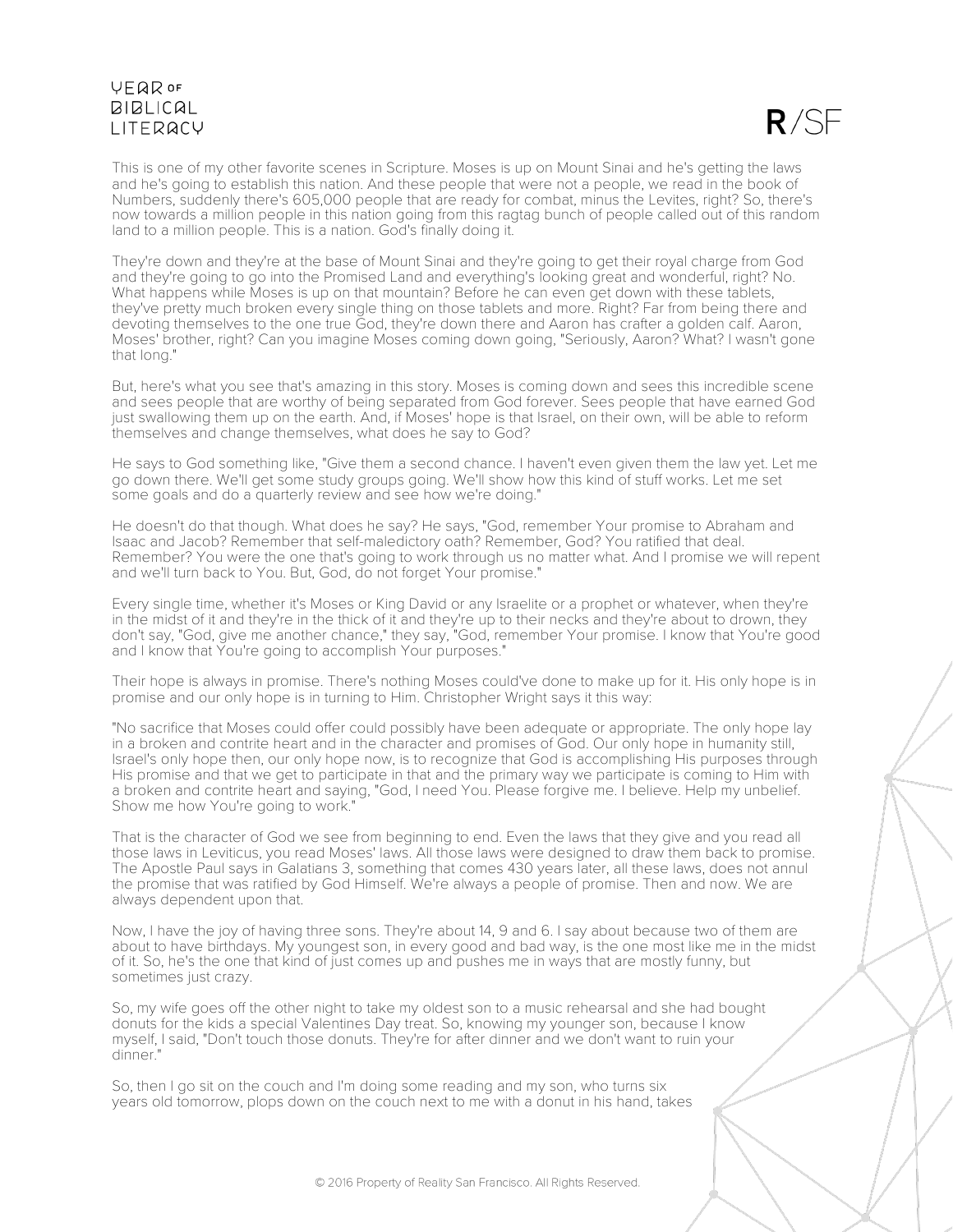

a bit out of it and smiles at me. I'm like, "What are you doing?"

He says, "Oh, Dad. I'm not eating dinner. I figured since I wasn't eating dinner I could just go ahead and go straight to the donut."

I said, "Look. You know that that's not up to you. You know I would never let you do that. I'm not just saying don't go to the donut because I'm trying to rob you of all your joy, I'm saying that because you actually need protein and you need some sustenance in your body before you go to the sweets."

So, I'm trying to explain this to him that actually I'm doing this for his good. And what's his response?

"You just don't want me to have the donut. I'm just going to throw it away."

He goes into the kitchen and he's about to ditch the donut into the trash. So, I'm out there and I'm following him into the kitchen and I'm trying to explain to him that, no, this rule is for your good, really. And I felt like  $-$ I've been immersed in Israel this whole week and I feel like I'm the prophet and I'm talking to Israel. Like, "No. I'm good. I'm trying to help you see what's best for you."

And it took a while to kind of talk through and work through. And then here's the other that goes, right? Then he says, "Sorry."

I'm like, "Well, I don't want you just to say sorry. I want you to kind of understand this and to be sorry."

He's like, "Look, I said sorry!"

And then he goes back out to the kitchen and he grabs the donut. I'm like, "What are you doing?"

He says, "Well, I said sorry. So I can just go back to the way things were, right?"

It was amazing to me. Like God had scripted this situation to show me the narrative of the Israelites. Like, I'm trying to appeal to wisdom and appeal to what's good for him and all he's trying to do is find his angle to get his own thing. And I realized, in looking at him, that that's my heart and that's all our hearts. We're looking for that angle, we're looking for that way to kind of like – we're sort of, kind of okay with doing God's thing, but we don't really want to live a life of complete trust that responds in complete obedience. We don't really want to recognize and say, "God, I need You. I can't live without You."

We want supplemental God, but we don't want core to our being kind of God. But, that's what God wants for us. God told the Israelites, "What do I need with the blood of bulls and goats? I don't. What I need is I'm trying to draw you into relationship with me."

Over and over again in the prophets, we see this theme. This beautiful phrase or this beautiful kind of practice in Hosea 2, God says, "Therefore, behold, I will allure her, and bring her into the wilderness, and speak tenderly to her. And there I will give her her vineyards and make the Valley of Achor a door of hope. And there she shall answer as in the days of her youth, as at the time when she came out of the land of Egypt."

You have in Hosea, you have in all these different prophets, a God that, despite Israel's rebellion, is wooing her back saying, "I love you. I will be your God and you will be my people. I am adopting you into my family and you will be my son, you will be my daughter, and I'm going to bring you back."

They fumbled and they failed, but there's so many that found faith. And they found faith when they recognized that at the core of their being they need God. They were image-bearers of God, created to live like Him. My strongest encouragement to myself and to all of us and to my church is that we don't just read this story as data that exists out there, but that we enter into this story and find ourselves in it. That we recognize that we are like Israel, who desperately needs God, but desperately wants to battle against God at the same time. We recognize that God wants to draw us into relationship and bring us back because that's what we are created for.

So, if there's a part of your life where you're struggling to really enter in and see God at work, I want to encourage you today to respond to God's Word. That oath that God swore to Abraham where He would accomplish His purposes through His people, we're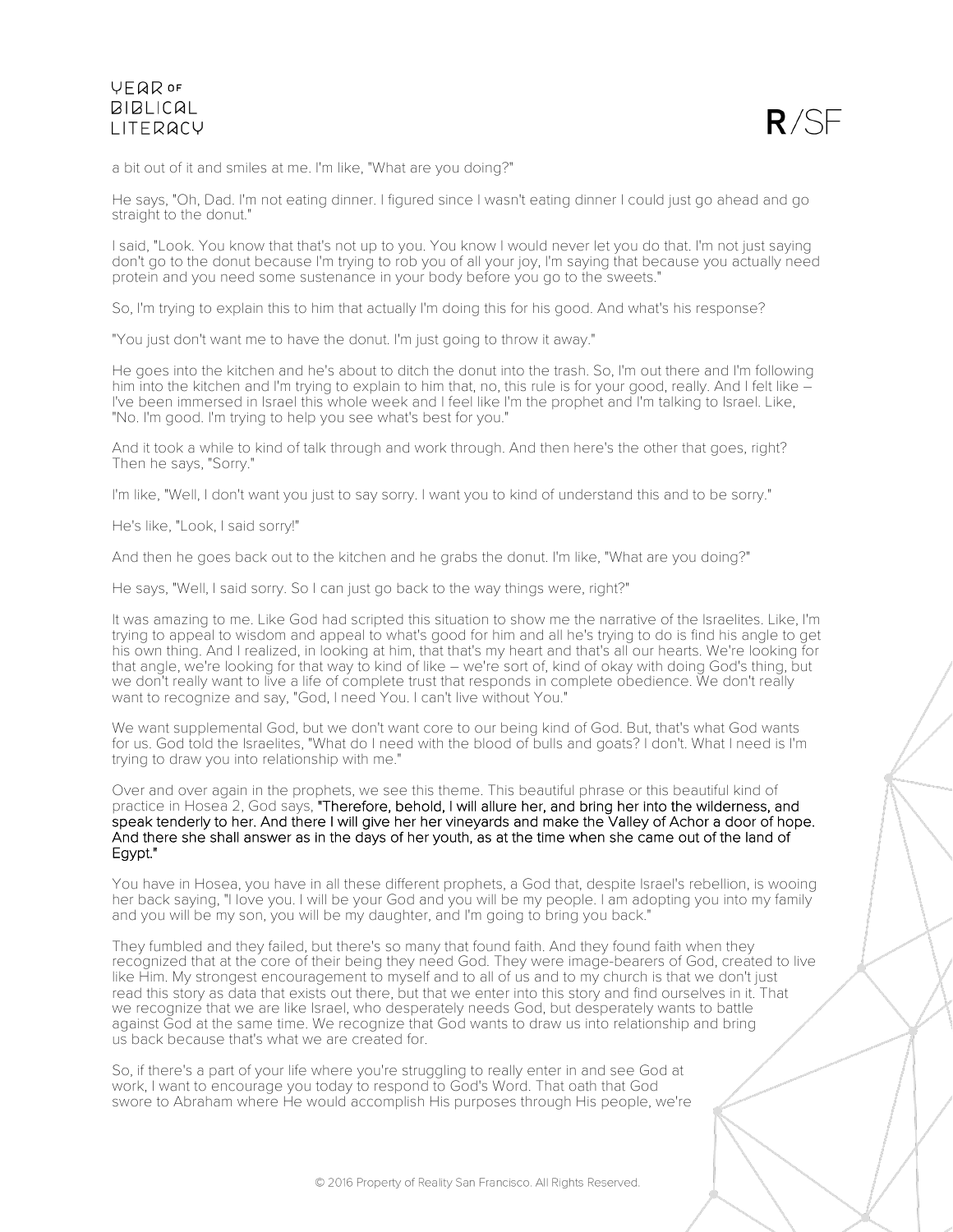$R/SF$ 

a part of that. We're in Christ. God will accomplish what He's going to accomplish. So, Israel fails over and over and over again, and yet there's a seed of faith that God's preserving in their midst. There's this drawing back continually, but what's going to be their way forward? Are they going to continue to just be in this endless loop? No. God points us towards the end of the Old Testament to the promise that He is going to provide a new way out.

Number three, we're going to look at the way forward. It's this way of new hearts or a newness of life. They sin, they fail, all looks hopeless, but the prophets teach us that God's promise is more powerful than Israel's sin. That God's promise to accomplish His purposes is more powerful than any struggle you're going through. God will accomplish His purposes through His people. Tim Keller says it this way:

"God sees us as we are, loves us as we are and accepts us as we are. But, by His grace, He does not leave us as we are."

God knows you. He knows me. He knows our brokenness, He knows our sin, He knows our temptation and He loves you and accepts you 100% on the basis of what Jesus Christ has done for you. But He doesn't just do that transaction, say you're good and leave you. No. He wants relationship. He wants to draw you into relationship with Himself. And then He wants to use you to accomplish His purposes. He wants you to be a part of His family and He wants you to get about what the family's doing. It's a great and wonderful and beautiful thing.

So, at the core of Israel's identity, we see that they are learning that they need God. They are learning that God is a God of promise and through exile and through all kinds of war and through all kinds of terrible, destructive things that are happening, God is preserving them. He is building them as a people of promise, a people founded on His covenant and His promise to Abraham, a people that, though they were wandering, they learned to depend upon Him. He was leading them and sustaining them. That though they were in exile, He was always their hope.

This is God's desire from the very beginning. He says this in Deuteronomy 6:4-9, "Hear, O Israel: The Lord our God, the Lord is one. You shall love the Lord your God with all your heart and with all your soul and with all your might. And these words that I command you today shall be on your heart. You shall teach them diligently to your children, and shall talk of them when you sit in your house, and when you walk by the way, and when you lie down, and when you rise. You shall bind them as a sign on your hand, and they shall be as frontlets between your eyes. You shall write them on your door posts of your houses and on your gates."

God is telling Israel back then, "My story, the divine drama I'm unfolding in the universe today, is your story. I want you to know this story, I want you to rehearse this story with your kids, I want this story to form the very core of your identity."

God is continuing to work in the middle of everything. No matter what's happening, God's working. He is promising them that He is going to bring them forward. Moses and the prophets told them, "Israel, you have a hardness of heart and you need your heart to soften."

And Jeremiah tells us this: "Behold, the days are coming, declares the Lord, when I will make a new covenant with the house of Israel and with the house of Judah, not like the covenant that I made with their fathers on the day when I took them by the hand to bring them out of the land of Egypt, my covenant that they broke, though I was their husband, declares the Lord. For this is the covenant that I will make with the house of Israel after those days, declares the Lord: I will put my law within them, and I will write it on their hearts. And I will be their God, and they shall be my people."

That's God's driving passion to have a family for Himself. To be with us and to have us living with Him and living for Him. And He tells the prophet Ezekiel this: "I will sprinkle clean water on you, and you shall be clean from all your uncleannesses, and from all your idols I will cleanse you. And I will give you a new heart, and a new spirit I will put within you. And I will remove the heart of stone from your flesh and I will give you a heart of flesh. And I will put my Spirit within you, and cause you to walk in my statutes and be careful to obey all my rules. You shall dwell in the land that I gave to your fathers, and you shall be my people, and I will be your God. And I will deliver you from all your uncleannesses."

This is God's plan from the very beginning. This is God's plan today. And so we see this story at the end of the Old Testament hanging with Israel and they've been in this cycle of failure, but there's this breaking in on the cycle of failure to point them forward to a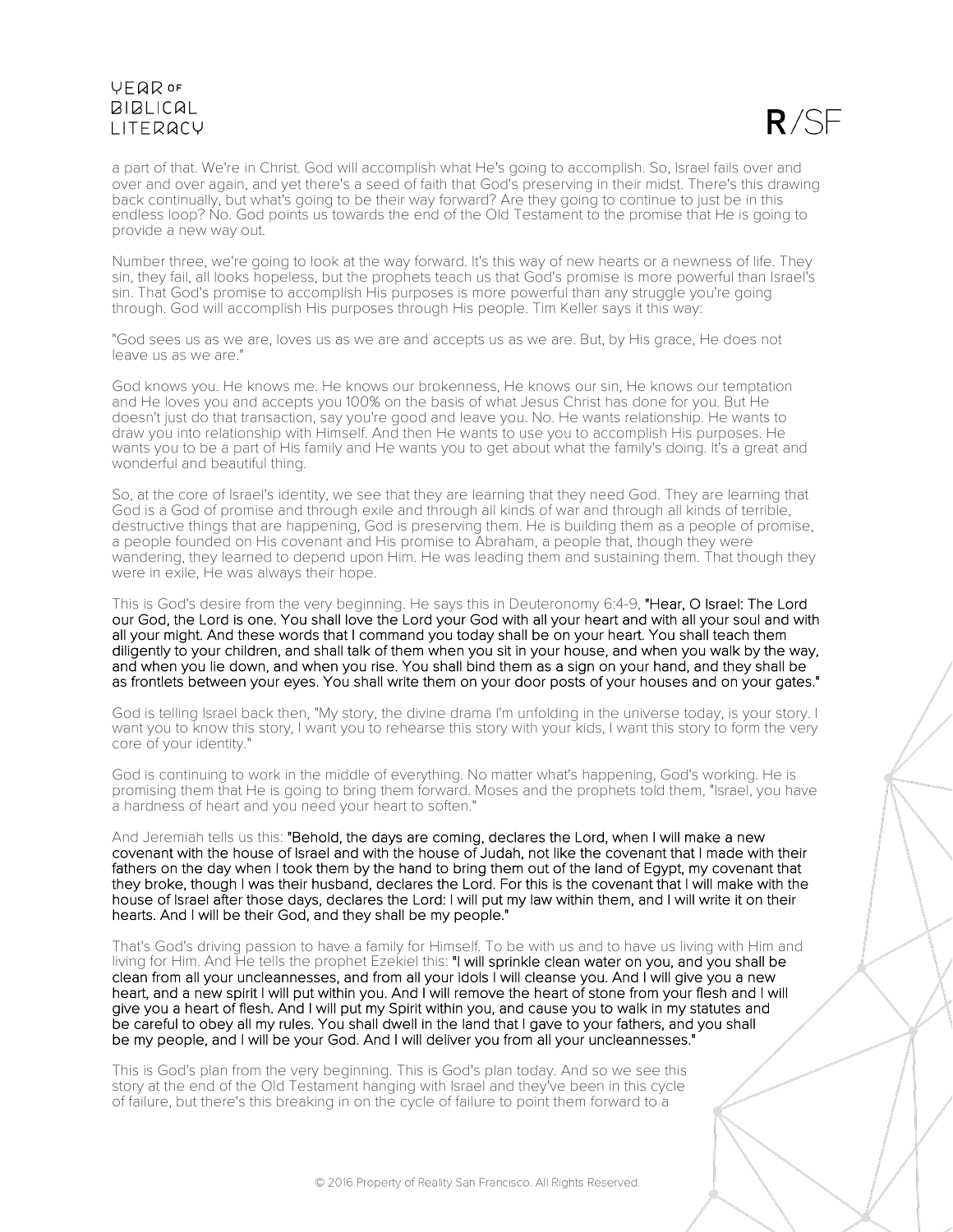

newness. And that's what we're going to get at next week. I'll be doing that at Christ Church, you guys will be doing that here. And we'll see how God has always been intent on working through a people. He's always going to do it. He's not going to bypass that.

We asked the question at the very beginning, "Why did God use Israel? Why is He doing that?"

Because, what we see throughout the entirety of Scripture is that the very core nature of God is that He is going to work through community. He is going to work through humanity. Humanity will not escape its responsibility, nor will humanity escape the great privilege that God has. He is going to draw us through in all of our failure and all of our brokenness and all of our struggle, just like Israel, into Himself and into His purposes as we learn to trust and obey. As we learn to joyfully say, "God, I need you," and live for Him, God is going to accomplish His purposes.

Jesus is that human being. When God parted those bits of the animals with Abraham and they walked through, Abraham must have been thinking, "How is God going to accomplish both the divine and the human part of this covenant? That doesn't make any sense."

But Jesus told the disciples in His ministry in John 8, what did He say? "Abraham looked forward to my day. He saw me and he rejoiced."

In some kind of way, Abraham knew that Jesus Christ would be the one that would do it. He knew the Messiah would come. And that's what we get to look at next week. It's how Jesus becomes the faithful Israel where Israel was not faithful. Jesus becomes the one that would perfectly fulfill the covenant in Abraham's place. Jesus becomes the one that would perfectly fulfill the covenant where David failed. At every turn, God will accomplish His purposes in our life. God is forming a people for Himself and we get to be a part of that.

There's a story I go back to a few times, and I'll close with this. But, I go back to this story because it reminds me of what I need to know. See, it's not just enough for us to be convinced that God is sovereignly accomplishing His purposes. If I am not persuaded and you are not persuaded that God is good at the core of His being, that God is good at the core of His identity, then it doesn't matter if we think He's in charge. We have to be persuaded of His goodness.

There's an author, Scott Hahn, that wrote a story, a powerful story, about an earthquake in Armenia in 1989. It was an 8.2 earthquake. And, in four minutes, 30,000+ people in Armenia were dead. That morning, a father had dropped his son off at school. His son's name was Armand. He dropped his son off at school and, like he told his son every single day, he said, "I will not forget you. I'll be back for you. I'll always be here for you."

And then he walked away and the earthquake hit. The first thing that Armand's father thought was of his promise to his son. So, his father rushes to where the school was and, to his dismay, just sees a pile of absolute rubble and people standing around mourning and grieving. And for a moment, he's kind of taken back. He can't breathe and he's in incredible grief, you understand. And then he runs to where he knows his son's classroom is in this pile of rubble.

He begins digging with his bare hands. Taking off chunks of plaster, taking off chunks of concrete. People come by and they're just saying, "You're a fool. They're dead. Let them go."

And he says, "I promised my son and I won't give up. Why don't you help me and stop complaining?"

So, he does it for two hours. Does it for four hours. Does it for eight hours. Does it for ten hours. Does it for ten, twenty, twenty-eight hours and he's about ready to give up. But, he thinks of his son and he says, "If there's any chance my sons alive, I'm going to get to him."

The guy dug for 36 hours straight, tearing plaster and tearing concrete and throwing it all aside because of the promise he had made to his son and because of the hope that his son might still be alive. Just after the 36th hour, he's crying out, "Armand!" and he hears this muffled voice from down beneath the rubble, "Papa."

He digs his son out and saved 33 kids that day. And then he hears his son say to his friends, "See? I told you my father would come for us."